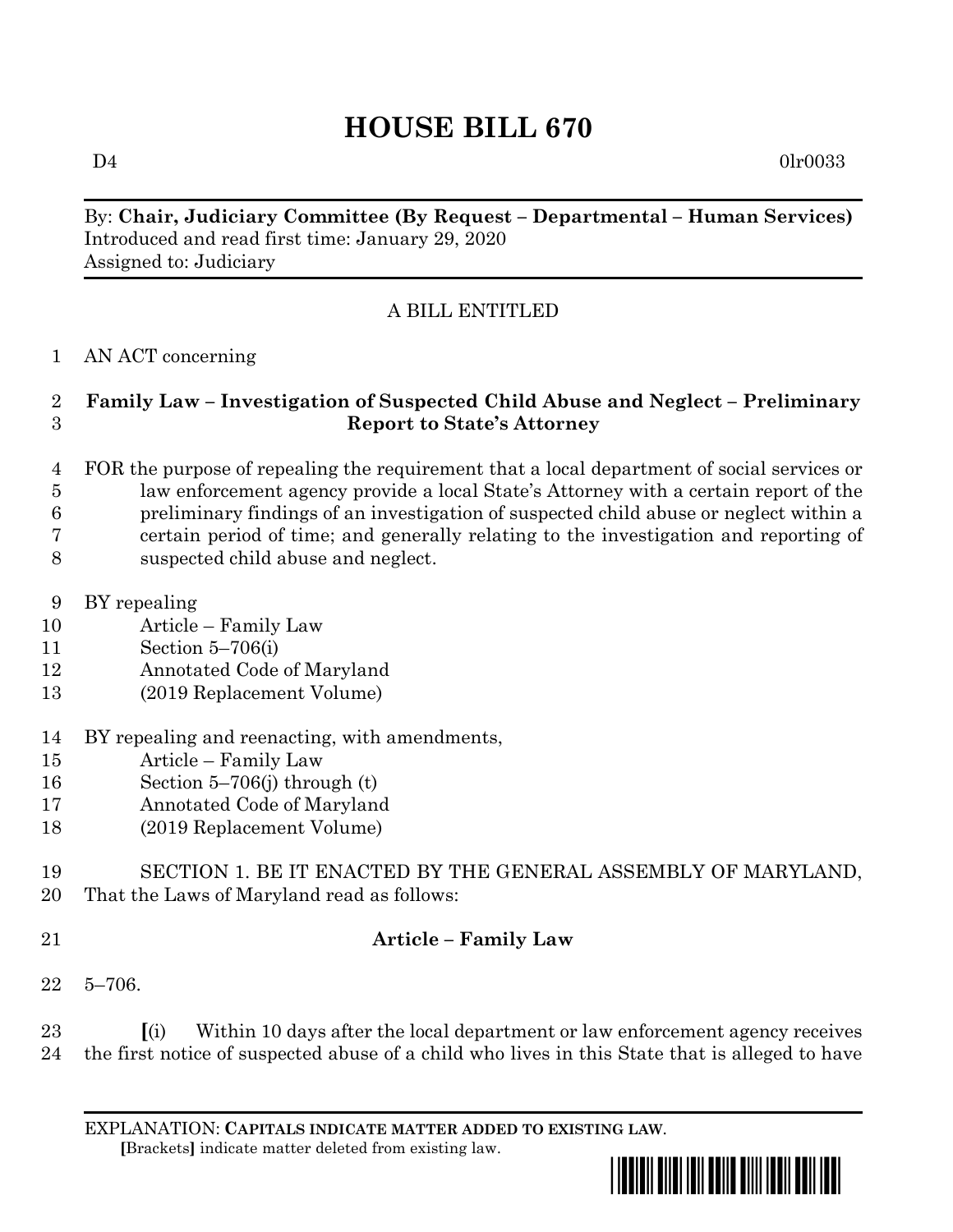### **HOUSE BILL 670**

 occurred in this State, the local department or law enforcement agency shall report to the local State's Attorney the preliminary findings of the investigation.**]**

 **[**(j)**] (I)** Within 5 business days after completion of the investigation of suspected abuse of a child who lives in this State that is alleged to have occurred in this State, the local department and the appropriate law enforcement agency, if that agency participated in the investigation, shall make a complete written report of its findings to the local State's Attorney.

 **[**(k)**] (J)** Promptly after receiving a report of suspected abuse or neglect of a child who lives in this State that is alleged to have occurred outside of this State, the local department shall:

 (1) forward the report to the appropriate agency outside of this State that is authorized to receive and investigate reports of suspected abuse or neglect;

 (2) cooperate to the extent requested with the out–of–state agency investigating the report; and

- (3) if determined appropriate by the local department:
- (i) interview the child to assess whether the child is safe; and
- 
- (ii) provide services to the child and the child's family.

 **[**(l)**] (K)** Notwithstanding the provisions of this section, the Secretary may implement an alternative response program for selected reports of abuse or neglect.

 **[**(m)**] (L)** (1) The Department shall convene a multidisciplinary alternative response advisory council.

| 22       |           | (2) |       | The advisory council shall consist of the following members:  |
|----------|-----------|-----|-------|---------------------------------------------------------------|
| 23       |           |     | (i)   | the Secretary of Human Services, or the Secretary's designee; |
| 24       |           |     | (i)   | the Secretary of Health, or the Secretary's designee;         |
| 25<br>26 | designee; |     | (iii) | the State Superintendent of Schools, or the Superintendent's  |
| 27       |           |     | (iv)  | a representative from the Maryland Disability Law Center;     |
| 28       |           |     | (v)   | a representative from a child advocacy organization;          |
| 29<br>30 | provider; |     | (vi)  | a representative from a community partner or a local service  |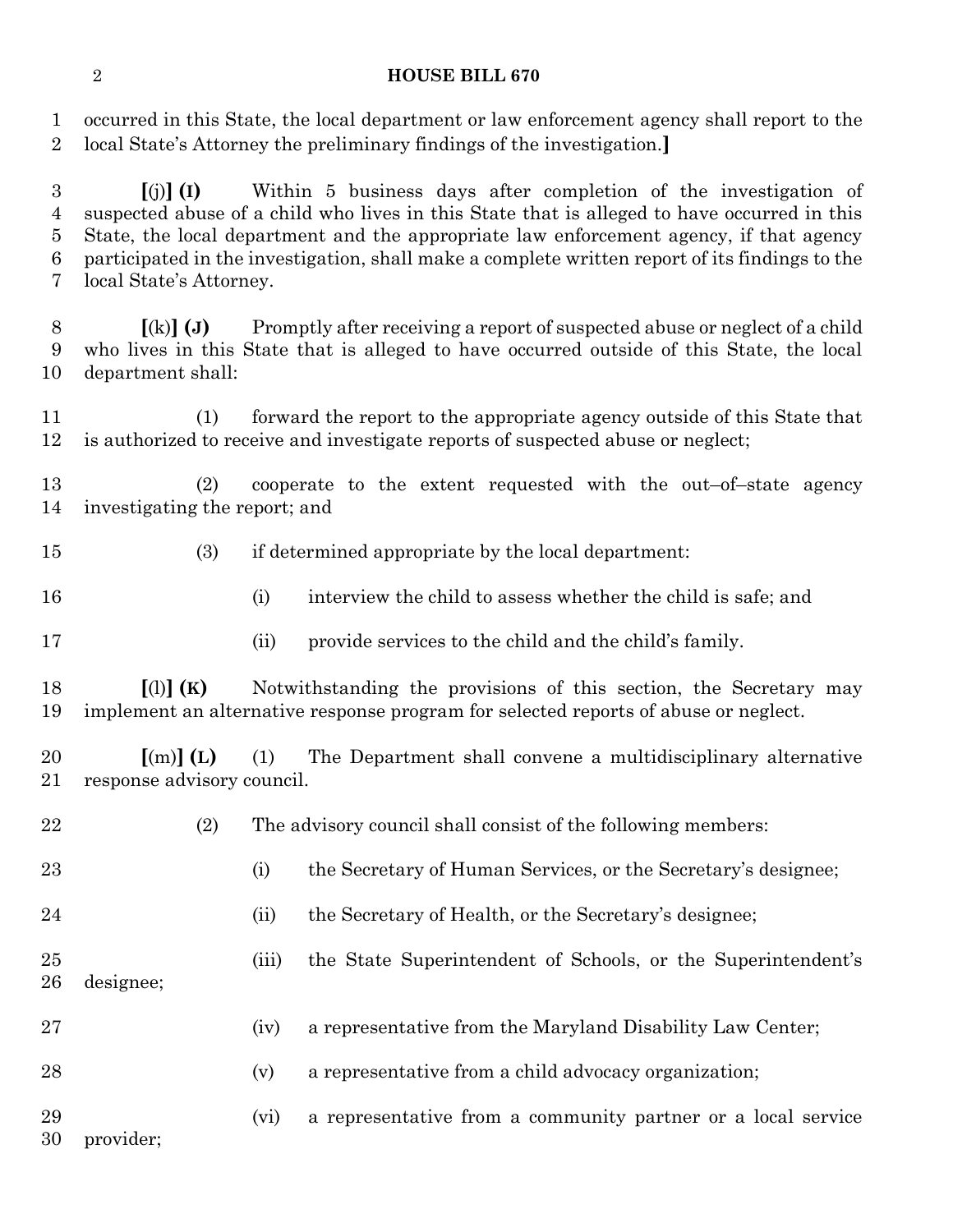#### **HOUSE BILL 670** 3

 (vii) a pediatrician with experience in diagnosing and treating injuries related to abuse and neglect; (viii) an attorney with experience representing children or adults in abuse and neglect cases; (ix) a representative from the Office of the Public Defender; (x) a parent or guardian who has personal experience with the child protective services system; (xi) a child who has personal experience with the child protective services system; (xii) two representatives from local departments of social services; and (xiii) two representatives from local citizens review panels. (3) The Secretary of Human Services or the Secretary's designee shall be the chair of the advisory council. (4) The advisory council shall advise the Department on: (i) the development of the alternative response implementation plan, which may include a pilot program; (ii) oversight and monitoring of the alternative response implementation plan; (iii) consulting with local citizens review panels, local services affiliates, and other local partners for feedback and recommendations on the alternative response implementation plan; (iv) defining the scope of the independent evaluation of the implementation of the alternative response program; and (v) defining the scope of the ongoing evaluation of the alternative response program. **[**(n)**] (M)** Only a low risk report of abuse or neglect may be considered for an alternative response. **[**(o)**] (N)** A report that is not assigned for an alternative response shall be assigned for investigation in accordance with this section. **[**(p)**] (O)** The following reports of suspected abuse or neglect may not be assigned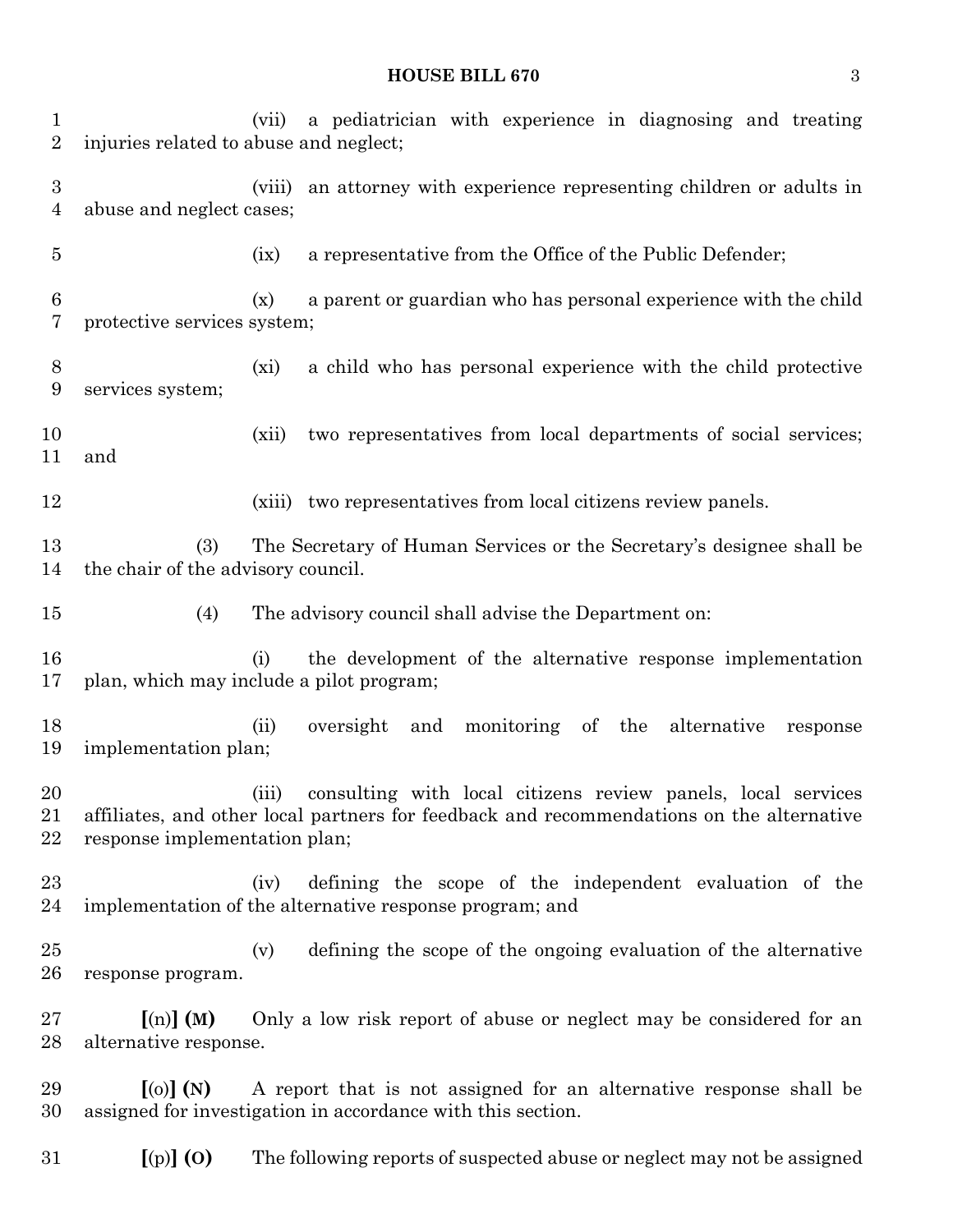|                   | <b>HOUSE BILL 670</b><br>$\overline{4}$                                                                                                                                                                                        |                                                                                                                                                                            |  |  |  |
|-------------------|--------------------------------------------------------------------------------------------------------------------------------------------------------------------------------------------------------------------------------|----------------------------------------------------------------------------------------------------------------------------------------------------------------------------|--|--|--|
| $\mathbf{1}$      | for an alternative response:                                                                                                                                                                                                   |                                                                                                                                                                            |  |  |  |
| $\overline{2}$    | (1)                                                                                                                                                                                                                            | sexual abuse; and                                                                                                                                                          |  |  |  |
| 3                 | (2)                                                                                                                                                                                                                            | abuse or neglect:                                                                                                                                                          |  |  |  |
| 4                 |                                                                                                                                                                                                                                | (i)<br>occurring in an out-of-home placement;                                                                                                                              |  |  |  |
| $\overline{5}$    |                                                                                                                                                                                                                                | resulting in death or serious physical or mental injury;<br>(ii)                                                                                                           |  |  |  |
| 6<br>7<br>8       | of the local department; or                                                                                                                                                                                                    | if, in the previous 3 years, the individual suspected of abuse or<br>(iii)<br>neglect has been identified as responsible for abuse or neglect as documented in the records |  |  |  |
| $9\,$<br>10<br>11 | if the individual suspected of abuse or neglect has had one report<br>(iv)<br>assigned for an alternative response within the past 12 months or two reports assigned for<br>an alternative response within the past 24 months. |                                                                                                                                                                            |  |  |  |
| 12<br>13<br>14    | [(q)] (P)<br>A report assigned for an alternative response may be reassigned at any<br>time for an immediate investigation based on any of the following factors and<br>circumstances:                                         |                                                                                                                                                                            |  |  |  |
| 15                | (1)                                                                                                                                                                                                                            | a reassessment of the report or relevant facts;                                                                                                                            |  |  |  |
| 16<br>17          | (2)<br>of this section; or                                                                                                                                                                                                     | a determination that the case satisfies a criterion in subsection $[(p)]$ (O)                                                                                              |  |  |  |
| 18<br>19          | (3)<br>assessment.                                                                                                                                                                                                             | a family's inability or refusal to participate in the alternative response                                                                                                 |  |  |  |
| 20<br>21          | A report assigned for an investigation may be reassigned for an<br>$\left[ \text{(r)} \right]$ (Q)<br>alternative response at any time based on:                                                                               |                                                                                                                                                                            |  |  |  |
| 22<br>23          | (1)                                                                                                                                                                                                                            | a reassessment of the report or relevant facts that demonstrate that the<br>case meets the criteria for an alternative response;                                           |  |  |  |
| 24<br>$25\,$      | (2)                                                                                                                                                                                                                            | a determination that accepted services would address all issues of risk<br>of abuse or neglect and child safety; and                                                       |  |  |  |
| 26                | (3)                                                                                                                                                                                                                            | approval by a caseworker supervisor.                                                                                                                                       |  |  |  |
| $27\,$<br>28      | [(s)](R)<br>department shall:                                                                                                                                                                                                  | When a report is referred for an alternative response, the local                                                                                                           |  |  |  |
| 29                | (1)                                                                                                                                                                                                                            | see the child and the child's parent or primary caretaker within 24                                                                                                        |  |  |  |

hours of receiving a report of physical abuse;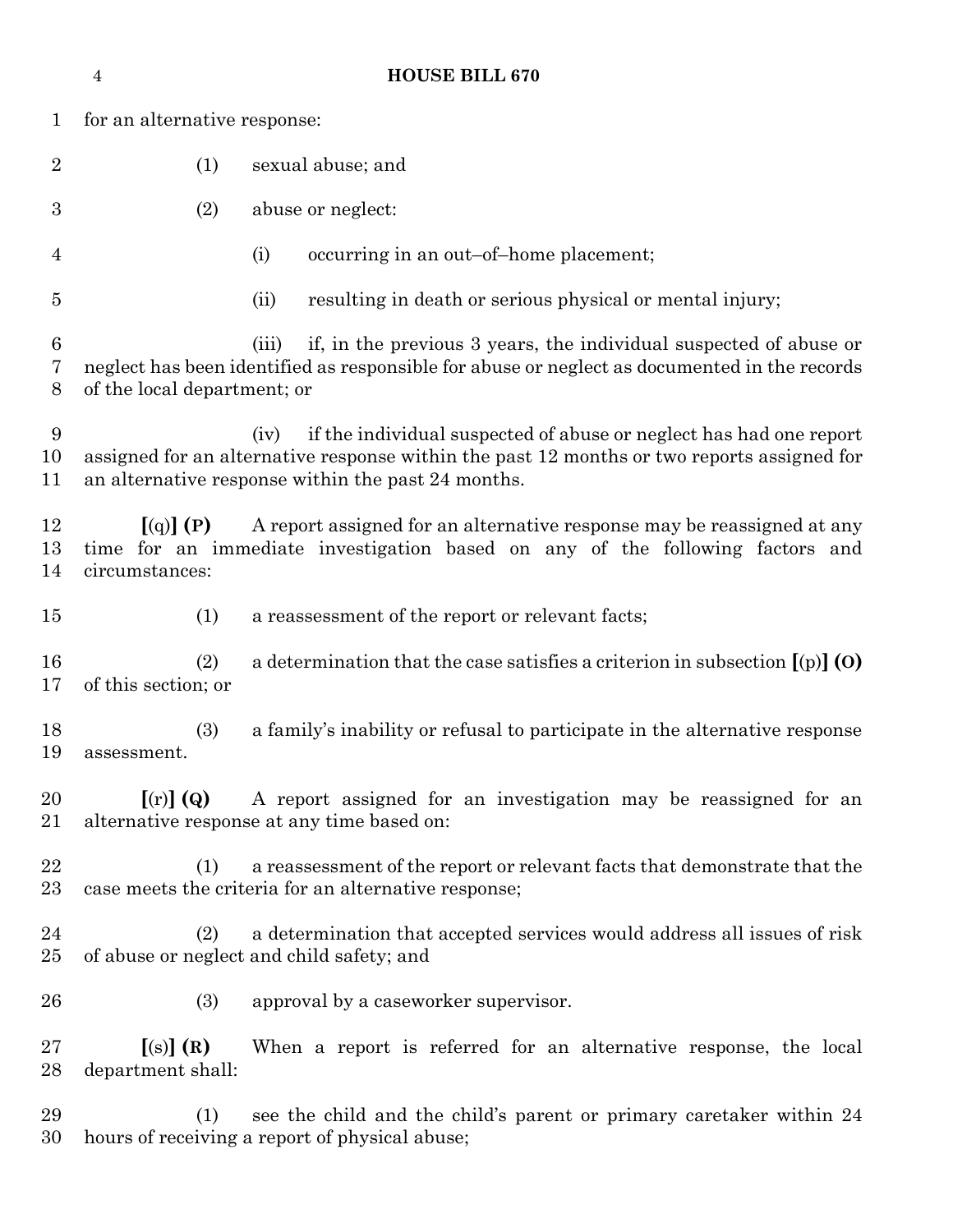### **HOUSE BILL 670** 5

 (2) see the child and the child's parent or primary caretaker within 5 days of receiving a report of neglect; (3) attempt to have an on–site interview with the child's parent or primary caretaker; (4) evaluate the child's home environment; (5) decide on the safety of the child, wherever the child is, and of other children in the household; (6) decide on the safety of other children in the care or custody of the individual suspected of abuse or neglect; (7) advise the appropriate law enforcement agency that the report has been assigned for an alternative response, if the law enforcement agency made the report of abuse or neglect; (8) inform the individual suspected of child abuse or neglect of the allegations made against the individual in a manner consistent with laws protecting the rights of the person who made the report; (9) complete an alternative response assessment within 60 days after the receipt of the report; (10) within 10 days after completing the alternative response assessment, provide a written report to the family members who are participating in the alternative response assessment as to whether and what services are necessary to address: (i) the safety of the child or other children in the household; and 22 (ii) the risk of subsequent abuse or neglect; and (11) consistent with the assessment and any safety or services plans: 24 (i) render any appropriate services in the best interests of the child; 25 (ii) refer the family or child for additional services; or (iii) as necessary for the safety of the child or other children in the household, establish a plan to monitor the safety plan and the provision or completion of appropriate services. **[**(t)**] (S)** The local department: (1) shall: